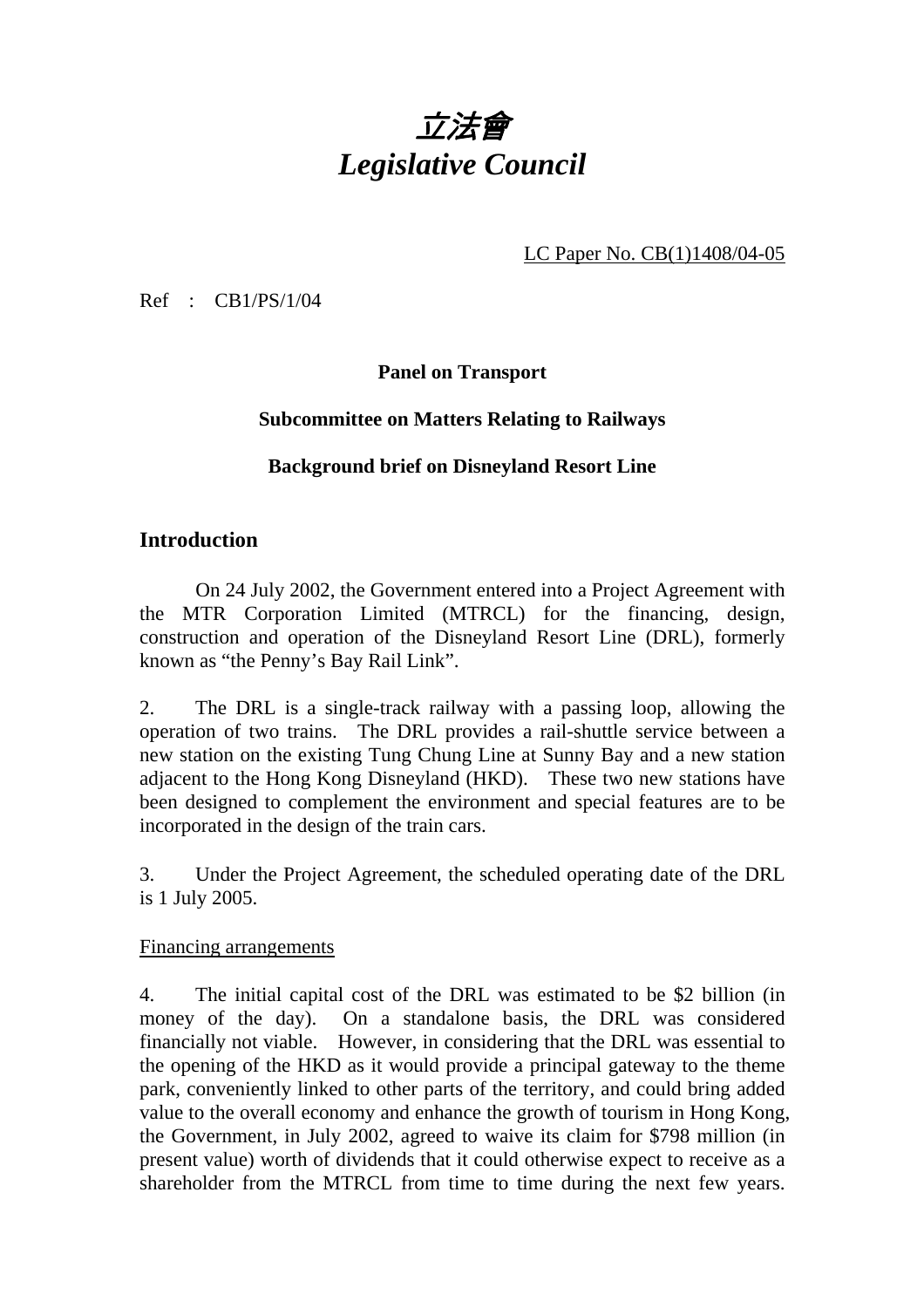These waived dividends would support the financing, construction and operation of the DRL by the MTRCL.

5. The Administration had pointed out that when the MTRCL was privatized in 2000, the Government undertook in the Initial Public Offering Prospectus for MTR Shares and in its Operating Agreement with the MTRCL that the Government would not require the company to construct and operate any future railway project without its agreement. The Government had also recognized that the MTRCL would require an appropriate commercial rate of return on its investment in any new railway projects, which was considered to be between 1% and 3% above the estimated weighted average cost of capital of the company. For the DRL, all its revenues net of capital and operating expenditures over the franchise period were estimated and then discounted at the minimum rate of return (11.25%) to derive the net present value. Since the net present value was negative \$798 million, the Government was required to provide funding support of this amount. The financial support to be provided to the MTRCL in the form of waived dividends had been estimated based on a thorough check on the MTRCL's assumption including both cost items and patronage. Government's financial advisors also checked the MTRCL's financial assumptions and advised that they were reasonable. The Administration explained that funding support through a dividend waiver was not a cost to the Government but should be treated as retention and enhancement in value of the Government's investment in the MTRCL.

#### **Previous discussions of the Subcommittee**

6. In July 2002, the Subcommittee on Matters Relating to Railways held four meetings with the Administration to discuss the implementation of the DRL project. Members had expressed concern on the following matters:

- (a) the justifications for implementing the DRL project, given that it was financially not viable;
- (b) the guiding principles behind the choice of the dividend waiver option vis-à-vis other funding support options as a means of financial support to the MTRCL for the DRL, and the assessment criteria in applying this option for financing future railway projects;
- (c) whether the dividend waiver option was lawful and represented the best interest of the general public;
- (d) the basis and reliability of the capital cost estimate and the revenue assumptions of fare and estimated additional revenue induced by the DRL to the rest of the MTR network